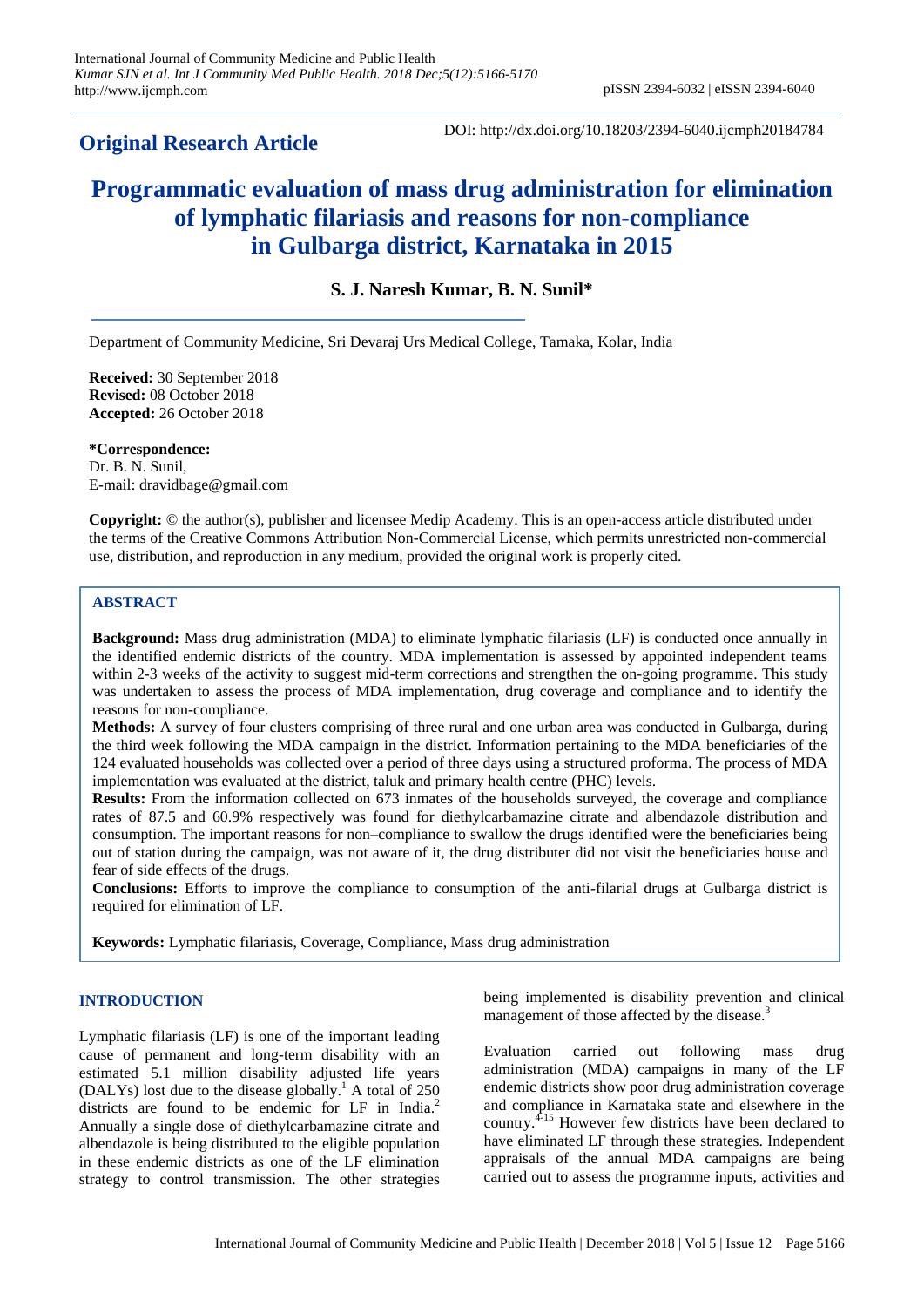stakeholders' reactions. Consecutive evaluation/ independent appraisal are carried out by independent institutions and are different from the concurrent evaluations which are performed through observers from state or central levels. This report presents the results of the consecutive evaluation conducted by independent evaluators at Gulbarga district following the twelfth round of annual MDA campaign in the month of December 2015.

The objectives of the evaluation survey were to assess the progress of activities of administration of diethylcarbamazine citrate and albendazole in the selected district, to assess the programme implementation with respect to process and outcome indicators and to recommend mid-course corrections and suggest necessary steps for further course of action.

#### **METHODS**

The request for the assessment was issued by the ministry of health and family welfare, Government of India. The MDA activity in Gulbarga district was conducted for a period of seven days in the third week of December 2015. Since the coverage of drug distribution was found to be poor a mop up activity was carried out for four more days in the last week of the same month. This evaluation survey was carried out for three days in third week of January 2016 by assessors from the department of community medicine of a rural based medical college.

The estimated population in Gulbarga district in 2015 was around 27, 90,206 of whom about 25, 66,280 of them were eligible for MDA. Of the seven talukas in Gulbarga district excluding Gulbarga urban taluka, three were selected randomly for the evaluation survey namely Sedam, Afzalpur and Chittapur based on the reported coverage levels of low (86.1%), medium (89.8%) and high (97.9%) in the twelfth round of MDA. One PHC each were selected randomly from these talukas. One sub centre each was selected from these three PHCs and then one village each was selected from the sub centre areas randomly. Of the eleven health wards in Gulbarga city corporation limits, Heerapur (urban ward) was selected randomly.

Each of these selected villages and the urban ward was further divided into two manageable areas with approximately the same number of households and then one of them was selected at random. Then from the approximate centre of the subunit a random direction of travel was selected. The number of houses between the centre and the limit of the subunit was counted and the starting house for the survey was selected randomly.<sup>8</sup> Once the data of all the individuals eligible for MDA in the selected households was collected, the next nearest household was visited to collect the information. According to the MDA programme eligible population means all persons aged more than two years excluding pregnant women and seriously ill patients. Parents or care givers answered for young children. The questions administered included whether the person received the dose or not and the reasons for not having received it and for not consuming it, if they had received it. The coverage survey captured data on a sample consisting of a minimum of 150 individuals from each of these clusters. The structured questionnaire was applied to one adult member of the selected household to collect demographic information of the household members, receipt of drugs from the drug distributors, compliance to the drugs, reasons for non-consumption of the drugs, source of information regarding MDA, side effects of drugs and awareness about lymphatic filariasis. The informant was asked to show any leftover drugs from those distributed in the MDA campaign.

Necessary information related to preparatory activities for MDA implementation was collected from the district health office and the selected health centers for the survey. Information on formation of district level coordination committee, behavioural change communication (BCC) activities, district level training of health officers, logistics and supply of drugs was obtained from vector borne disease control officer of Gulbarga district. Preparation of micro plan for drug administration at the selected PHCs and the corporation ward, training of paramedical staff at PHC and urban wards was also assessed by the survey team. Microfilaria (Mf) survey, line listing of LF and hydrocele cases, report on lymphedema morbidity management and hydrocele camps, serious adverse events and MDA coverage was obtained from the district health office and the selected health centres. The collected survey information from the questionnaire was compiled manually and summarized as frequencies and proportions for each cluster. The coverage rate, compliance rate, effective compliance rate and coverage compliance gap for the drugs distributed in the surveyed clusters was calculated.

#### **RESULTS**

Our evaluation comprised a total of 124 household of which Ninety four households were surveyed in the selected three villages and another thirty in the selected urban ward of Gulbarga district. Information was obtained of 673 MDA beneficiaries of whom 390(57.9%) were females subjects and majority of them belonged to Age group 15 to 60 years (Table 1).

The drug distribution coverage rate was comparatively better (95.8%) in the surveyed urban ward compared to the three villages (83.6-85.9%). On analysis of the DEC distribution it was observed that 589 (87.5%) received, of which only 520 (88.2%) of whom had received tablets consumed the medication. The overall compliance rate in the sampled areas is 60.9% which ranged from 35.2% in Bilwad (K) village of Afzalpur taluk to 91.9% in the Heerapur urban ward. The coverage compliance gap which is the difference between the drug coverage rate and the compliance rate was found to be more in the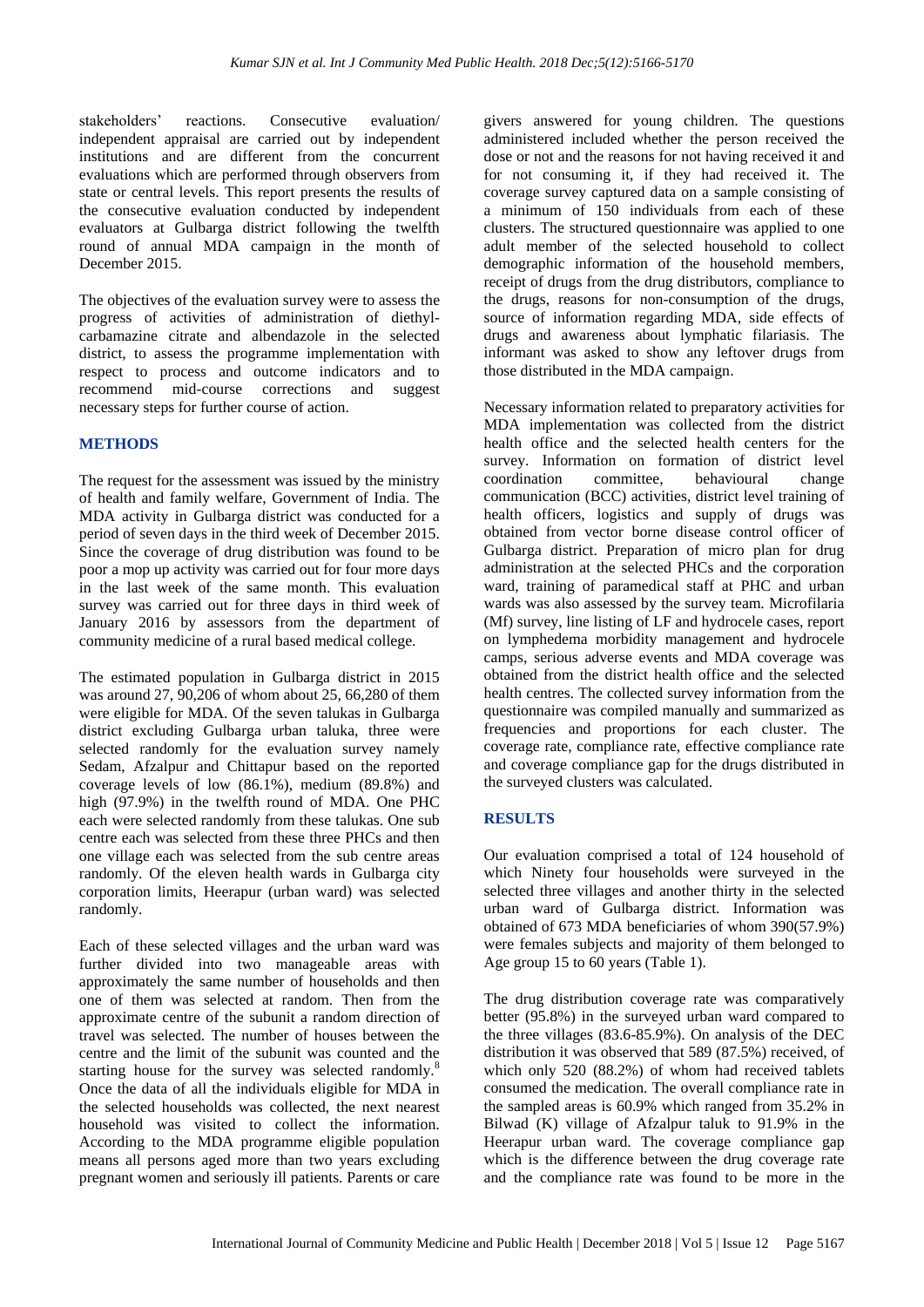surveyed villages (26.1-30.7%) compared to the urban ward (3.9%). The effective compliance defined as the percentage of the beneficiaries completely consuming the distributed drug in appropriate dose was found to be 53.3% (Table 2).

#### **Table 1: Age and sex distribution of study population.**

| Age group (in years) | <b>Sex</b>  |        |              |
|----------------------|-------------|--------|--------------|
|                      | <b>Male</b> | Female | <b>Total</b> |
| $2 - 5$              |             |        |              |
| $6 - 14$             | 43          | 38     | 81           |
| $15-60$              | 220         | 324    | 544          |
| 61 and above         | 12          | 23     | 35           |
| <b>Total</b>         | 283         | 390    | 673          |

**Table 2: Cluster wise coverage, compliance and CCG in the MDA campaign at Gulbarga in 2015.**

| <b>Cluster</b>       | <b>Eligible</b><br>population (n) | <b>Coverage</b><br>rate $(\% )$ | <b>Compliance rate</b><br>(%) | <b>Effective</b><br>compliance $(\% )$ | CCG<br>(%) |
|----------------------|-----------------------------------|---------------------------------|-------------------------------|----------------------------------------|------------|
| Heerapur (urban)     | 169                               | 95.8                            | 91.9                          | 88.1                                   | 03.9       |
| <b>Munakanapally</b> | 173                               | 84.3                            | 58.2                          | 49.1                                   | 26.1       |
| <b>Petasiroor</b>    | 153                               | 83.6                            | 55.4                          | 46.1                                   | 28.2       |
| Bilwad (K)           | 178                               | 85.9                            | 35.2                          | 30.3                                   | 30.7       |
| <b>Total/Average</b> | 673                               | 87.5                            | 60.9                          | 53.3                                   | 34.2       |

CCG = Coverage compliance gap.

**Table 3: Reasons quoted for non-consumption of drugs distributed in MDA campaign at Gulbarga in 2015 (n=153).**

| Reasons for non-consumption of anti-filarial drugs | N(%     |
|----------------------------------------------------|---------|
| Was out of station                                 | 49 (32) |
| Not aware of MDA campaign                          | 33(21)  |
| Drug distributers did not visit the house          | 24(16)  |
| <b>Fear of side reactions</b>                      | 23(15)  |
| No disease                                         | 15(10)  |
| <b>Others</b>                                      | 09(06)  |

The important reasons given by the household respondents for the MDA beneficiaries for not consuming the distributed drugs were either being out of station during MDA campaign, not aware about MDA at all, drug distributors have not visited their houses, fear of side effects of the drugs and not necessary to consume the drugs as they felt they did not have any disease Adverse effects following drug consumption was not reported by any of the respondents (Table 3).

#### **DISCUSSION**

The coverage rate to the twelfth MDA campaign carried out in December 2015 at Gulbarga district is 87.5%, compliance rate is 60.9% and effective coverage rate is 53.3%. The coverage rate among the eligible population as assessed by the district health team is 93.2% which is slightly higher than the assessment by the independent evaluation team. The indicators of the effectiveness of MDA campaign in Gulbarga district were better in the urban area compared to the rural areas (Table 1). The coverage for the 250 endemic districts of the country was 85.6% in 2014, whereas it was 76.7% in Karnataka state. The past evaluations have assessed the coverage rates of the MDA in the endemic districts of Karnataka as ranging from 32.7% to 97.3%. A coverage rate of 85% and above consistently for five years is required to eliminate LF in any endemic district.<sup>16</sup> MDA campaign in the endemic districts of Karnataka is being conducted successively since the year 2004.

The compliance to the distributed anti filarial drugs in the year 2015 in Gulbarga district was only 60.9%. Of the 153 beneficiaries who had not consumed the distributed anti filarial drugs 46% of them had not consumed as they were either not aware of the MDA campaign, had fear of side-effects or felt no need to consume the drugs as they did not have the disease. The compliance rates to the drugs distributed in the MDA campaign have generally been in the range of 46 to 93% in the endemic districts of Karnataka from the years 2007 to 2013 which may reflect on the need for strengthening of the BCC activities during MDA campaigns among the beneficiaries. $4-11$  The MDA coverage rates in Gulbarga district has been inconsistent and reported as 32.7% in 2008, 38.8% in 2012 and 93.4% in 2014.<sup>8,6,10</sup> This inconsistent performance of the drug distribution in the MDA campaigns can explain to the continued LF transmission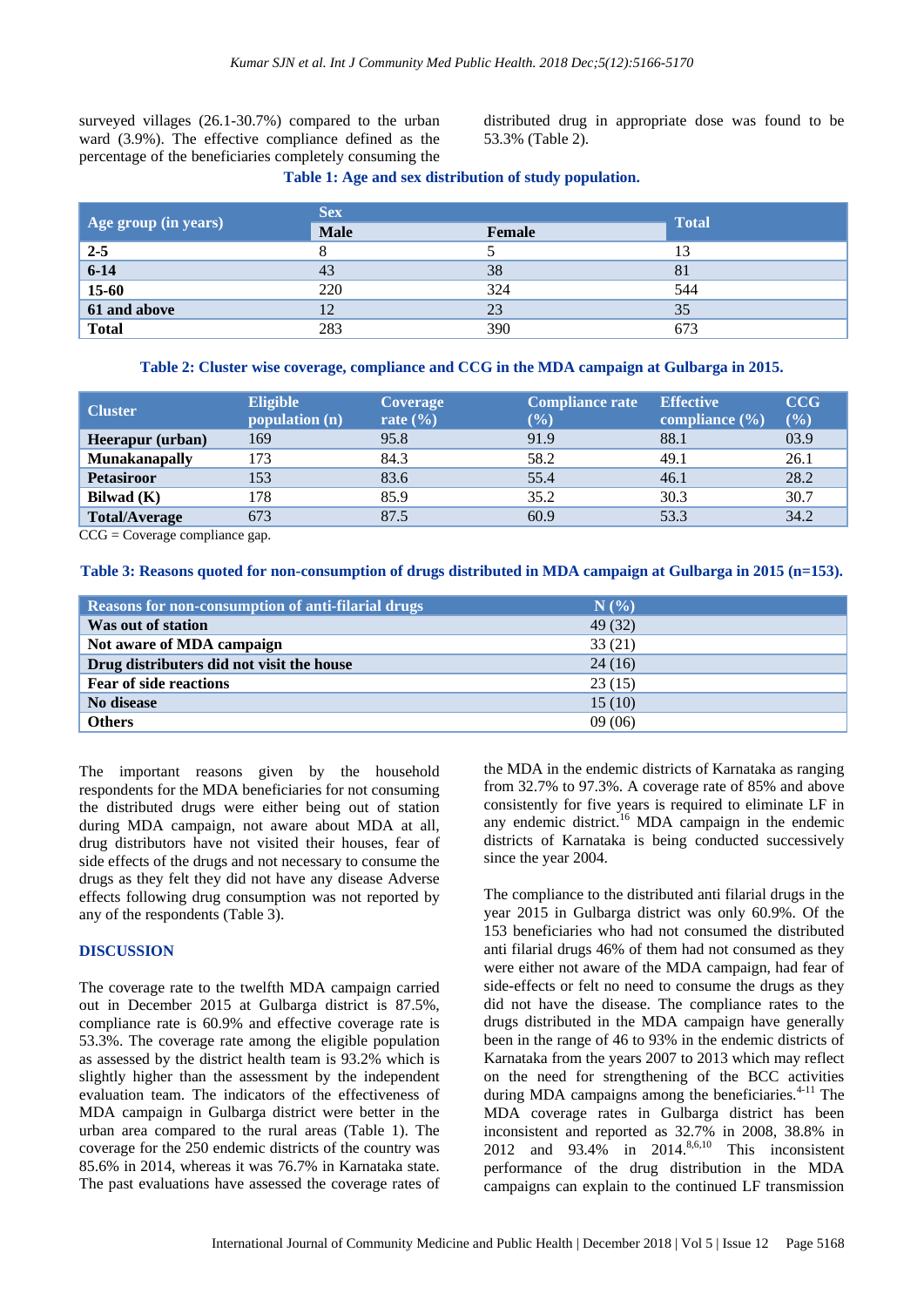in this district. The microfilaria rate in Gulbarga district in 2015 is 0.7% compared to 0.45% at national level in 2014.<sup>16</sup> Of the total 153 beneficiaries who had not consumed the distributed drug nearly 73 of them had not received the drugs as 67% of them were not at home during the period of MDA campaign and 33% of them had never met the drug distributors. The coverage in the three sampled PHC areas was around 85% and 95.8% in the urban area.

The DEC distributed in the MDA campaign are of 100 mg strength and are to be swallowed as one, two or three tablets for age groups 2-5 yrs, 6-14 yrs and those aged more than 15 yrs respectively.16 The required strength of tablets are to be swallowed together as per the programme guidelines. It was observed in this evaluation survey some of the beneficiaries had consumed tablets in divided dose in the morning, afternoon and night or one tablet on each day as the drug distributors were not clear in giving the instructions. Because of fear of side effects of the drugs as experienced by some of the beneficiaries in the previous MDA campaign in 2004 some choose to swallow drugs in divided doses. Also the drug distributors have not emphasized on the need to swallow all the drugs simultaneously.

The planning and process management of the MDA campaign at Gulbarga district namely action plan, Mf survey, line listing of lymphedema and hydrocele cases, logistics of drugs and IEC and social mobilization was assessed by going through the records maintained at district and at the sampled rural and urban health centres and were found to be systematically conducted. However the morbidity management of LF cases in the surveyed health centers was not planned and conducted as per the programme guidelines as the funds were not received at the appropriate time. In spite of proper planning and management of the pre MDA campaign activities at district and PHC levels poor operational management of disability prevention activities was observed in Gulbarga district. Failure to implement the disability prevention by lymphedema management and surgical management of hydrocele cases may lead to loss of confidence of the community on the MDA programme.

#### **CONCLUSION**

Coverage of MDA against LF in 2015 in Gulbarga district was 87.5%. Compliance among those who had received the tablets was 60.9%. Coverage and compliance rate were higher in urban area compared to the rural areas. The poor compliance among the beneficiaries to the distributed drugs can be attributed to inadequate training of drug distributors. This led to poor awareness of MDA programme and inadequate motivation to consume the distributed drugs among the beneficiaries.

#### *Recommendations*

Adequate training is to be provided to drug distributors in every round of MDA campaign. Training should focus on communication skills, importance of covering all MDA beneficiaries with adequate dose of drugs and in ensuring consumption of distributed drugs in front of them. It should be ensured that these activities should be supervised by programme managers at all levels.

#### **ACKNOWLEDGEMENTS**

The authors acknowledge the efforts of Manjunath TL, Harsish S and Varsha RM who helped in collecting the information during MDA evaluation at Gulbarga. Authors acknowledge Dr. B.G. Ranganath for his scientific contribution in preparation of this article.

*Funding: No funding sources*

*Conflict of interest: None declared Ethical approval: The study was approved by the Institutional Ethics Committee, Sri Devaraj Urs Medical College, Kolar, Karnataka*

#### **REFERENCES**

- 1. Managing morbidity and preventing disability in the Global programme to eliminate lymphatic filariasis: WHO position statement. WHO Weekly Epidemiological Rec 2011;86:581. Available from: www.ncbi.nlm.nih.gov. Accessed on 03 Mar 2016.
- 2. Guidelines on filariasis control in India and its elimination. Delhi: Directorate of National Vector Borne Disease Control Programme 2009;7-40. Available at: www.scopemed.org. Accessed on 05 Mar 2016.
- 3. Annual report 2010-2011. Department of Health and Family Welfare, Ministry of Health and Family Welfare, Government of India. Available at: mohfw.nic.in. Accessed on 21 February 2016.
- 4. Pattanshetty S, Kumar A, Kumar R, Rao CR, Badiger S, Rashmi R, et al. Mass drug administration to eliminate lymphatic filariasis in Southern India. AMJ. 2010;3(13):847-50.
- 5. Ravish KS, Ranganath TS, Riyaz Basha S. Coverage and compliance of mass drug administration for elimination of lymphatic filariasis in endemic areas of Bijapur district, Karnataka. Int J Basic Med Sci. 2011;2(2):86-9.
- 6. Patel PK. Mass drug administration coverage evaluation survey for lymphatic Filariasis in Bagalkot and Gulbarga districts. Indian J Community Med. 2012;37(2):101-6.
- 7. Kumar A, Kumar P, Nagaraj K, Nayak D, Lena A, Ashok K. A study on coverage and compliance of mass drug administration programme for elimination of filariasis in Udupi district, Karnataka, India. J Vector Borne Dis. 2009;46:237-40.
- 8. Ranganath BG. Coverage survey for assessing mass drug administration against lymphatic filariasis in